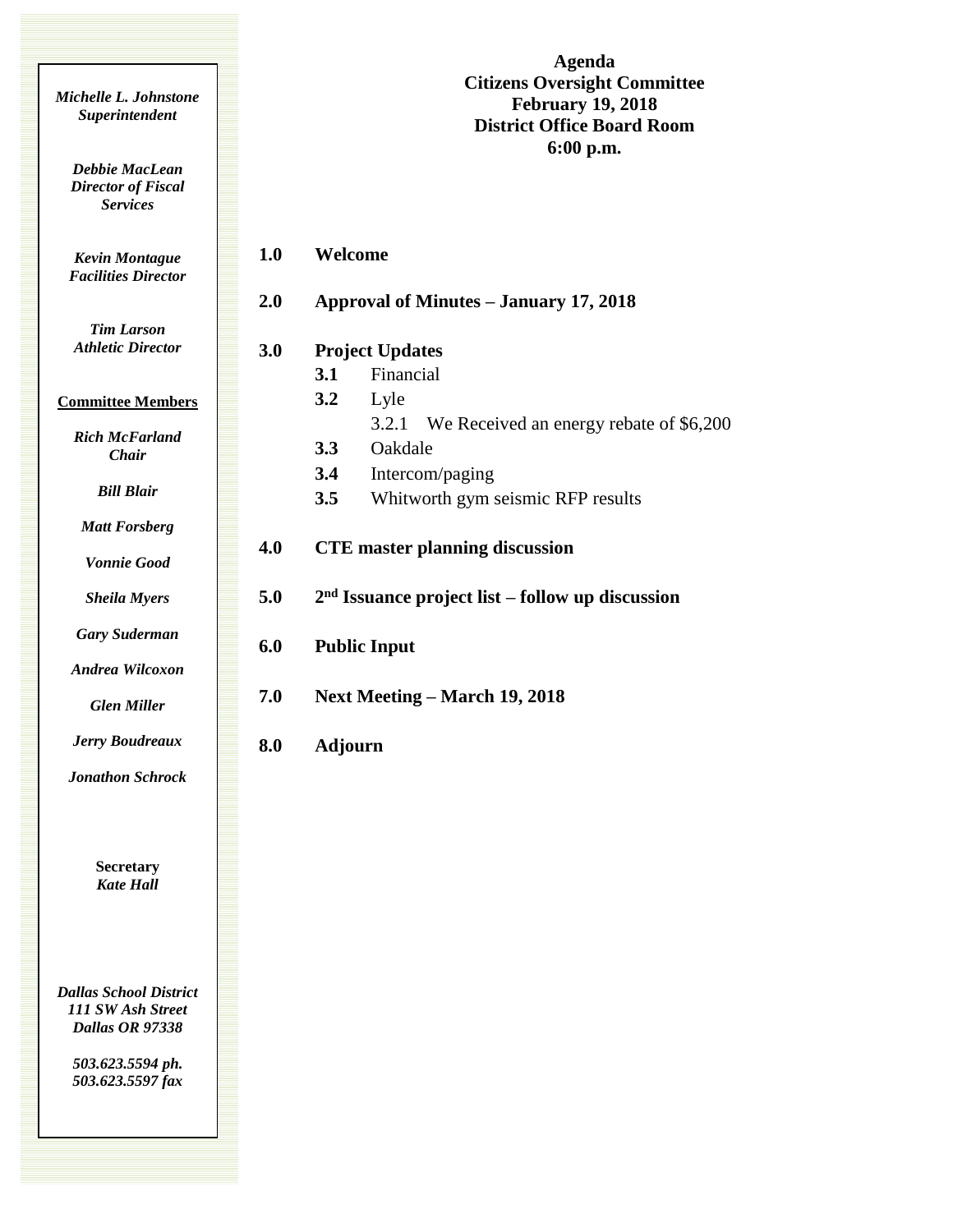## **Minutes Citizens Oversight Committee January 17, 2018 District Office Board Room 6:00 pm**

**Present:** Rich McFarland, Jerry Boudreaux, Kevin Montague, Andrea Wilcoxon, Matt Forsberg, Gary Suderman, Debbie MacLean, Sheila Myers, Glen Miller

**Guests:** Gordon Gentry, Seth Arnesen

## **1.0 Welcome**

**2.0 Approval of Minutes –** A motion was made by Glen Miller to approve the minutes. The motion received a second by Sheila Myers and passed unanimously.

Jerry noted that in the third paragraph of section 5.0, it appears everyone who could be named in the lawsuit was named. PACE and OSBA will not put a cap on their services. The lawsuit could take several years.

## **3.0 Project Updates**

3.1 **Financial –** Due to a strong market, we sold our bonds at a premium and were able to receive approximately \$7.9million rather than the \$7.3million anticipated. The timing was perfect because just days before and after the market was not as strong. Debbie and her team were thanked for their hard work in getting everything prepared for the bond sale which helped in getting the additional \$600,000.

As a reminder, bonds had to be sold early to accommodate construction moving much more quickly than anticipated. In addition, construction at Whitworth was not in the original plan. It was added due to the seismic grant award.

You will notice on the report the code "900". That is to track second issuance expenditures separately from the first issuance.

**3.1.1 Energy Rebate Check –** We did not receive any SB1149 funds for the lighting upgrades at Whitworth because we had done an upgrade several years ago. We could not take advantage of EIP funding because that program ended in December 2017. We did, however, qualify for energy incentives from the Energy Trust of Oregon. Because of the hard work done by our facilities staff, the district was awarded \$16,000 which will be deposited back into bond funds.

There is additional good news moving forward with the other two projects. We were recently notified that there have been some changes to SB1149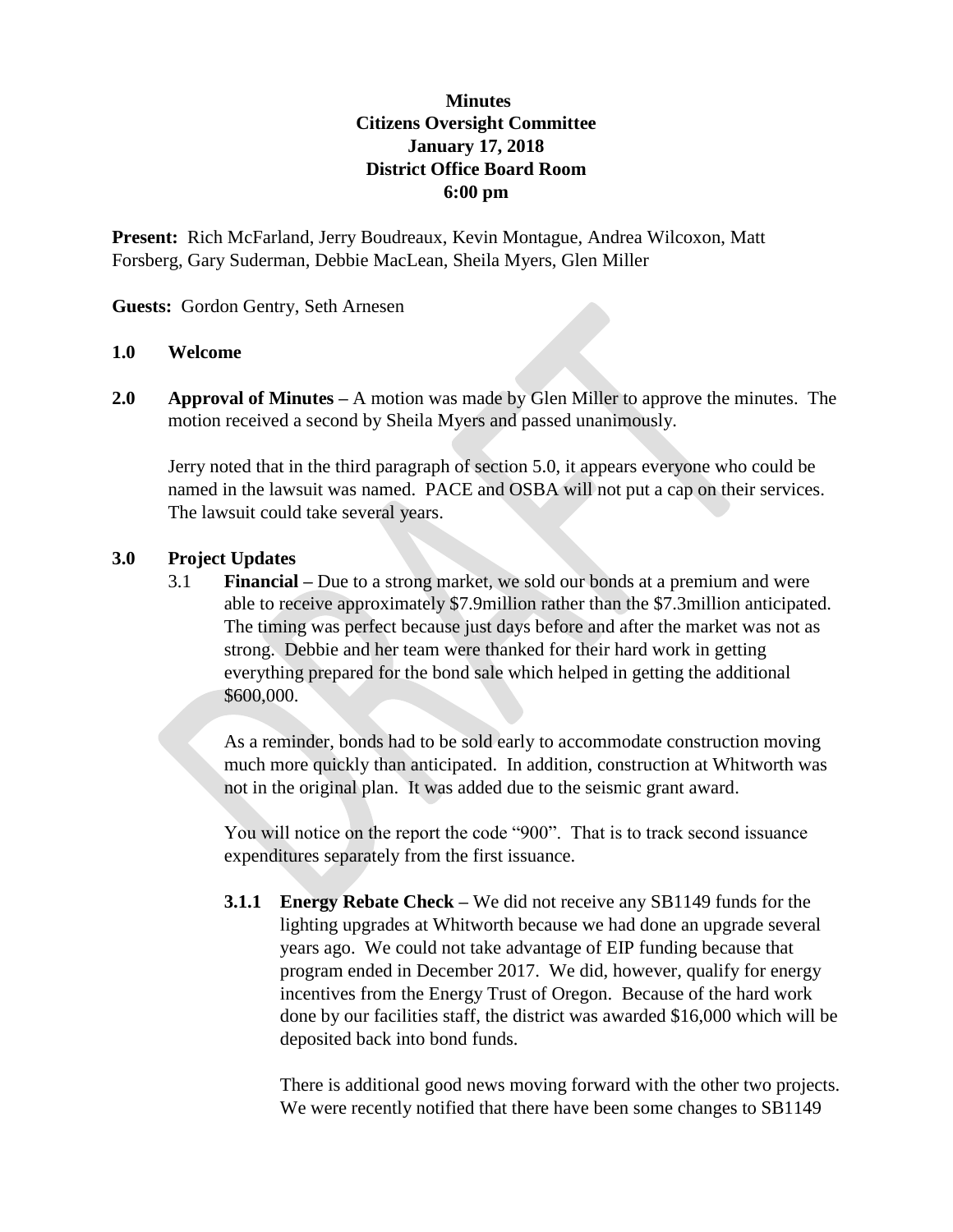which will allow us rebates for upgrading lighting from T8's to LED in the other schools. If you recall, there was a very noticeable difference in lighting quality when looking in the library at Whitworth (T8 lighting) and the hallway just outside the library (LED). Having an additional rebate to upgrade lighting in our other schools is a great opportunity both in the quality of lighting and energy savings.

We received bids to upgrade the lighting in the library, three classrooms and the modular at Whitworth to match the new LEDs. The cost was between \$22k-\$44k. Due to the high cost we looked at purchasing the lights for each of those spaces, with the exception of the library, with our crews doing the installation. The cost of the lights was approximately \$7,000. It took them about four hours to complete installation in one inside classroom (there are two more to complete) and two hours for each classroom in the modular. The new fixtures also have modulators to increase/decrease brightness, which is very useful in the SpEd classes. Fixture count was also reduced. Classrooms had between 19-21 fixtures. Using LED allowed the number to be reduced to only six-to-nine fixtures per classroom.

3.2 **Lyle –** The new kitchen will be up and running by the end of January/first of February. The space is "an awesome space!" There have been a few hiccups along the way, but no major problems. Abatement for the old kitchen is scheduled to happen over spring break, with the space being constructed into a storage room over the summer.

It has been too cold and wet to paint the exterior so that will be completed over the summer, as well. Paving is also planned for summer unless there is a break in the weather to allow it to happen sooner. Otherwise, we will bring in gravel to eliminate any tripping or other concerns.

There have been many change orders, as with Whitworth. However, we are currently only \$28,000 over budget (less than 1%). Whitworth went over by approximately \$530k but a lot of extra work was added to the scope.

3.3 **Oakdale –** We had to fire the subcontractor's subcontractor doing the polished concrete floors. More than once we found they were not using the correct product and/or processes and not following specifications.

There were also issues at the beginning of the project with the contractor not providing enough labor over the summer to get the job done on time. Their quality is good but we have been disappointed with their timing/scheduling. There were some issues with the drawings and fire code compliance. The job superintendent is very invested and transparent. He has been great to work with. The project manager believes they will be done by the end of February or first of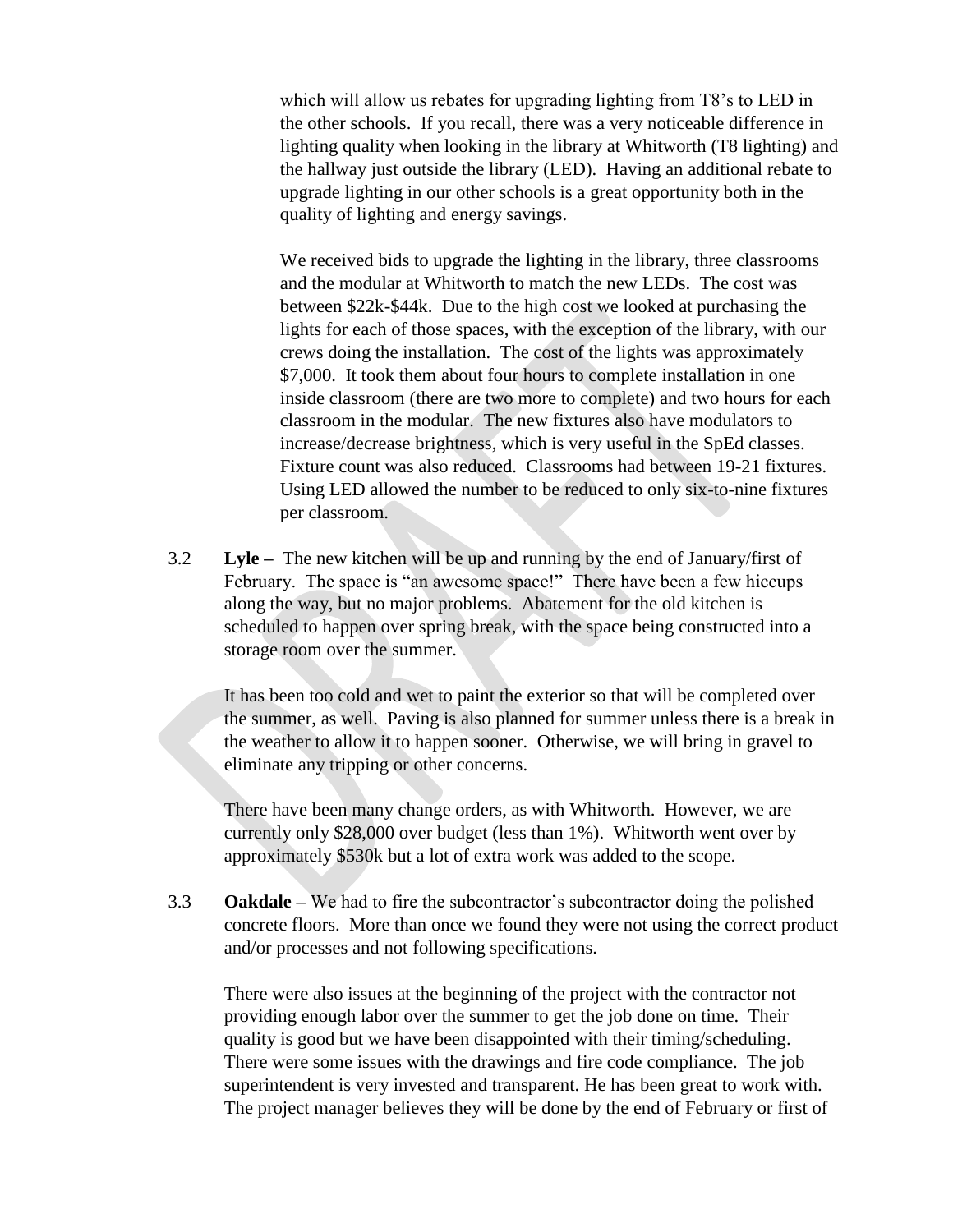March. However, we believe it will be closer to spring break (the end of March) at the soonest.

We initially anticipated work would not be complete until summer 2018. So it will be good if they can finish by spring break.

There are still some issues with fire separation code compliance at the kitchen area in which we have been waiting for a solution since October. It appears a solution was finally decided upon this past Tuesday. What was originally engineered was much too expensive in addition to other challenges. There have also been some problems with roofing. Some of these issues go back to the architect, while some go to the contractor.

We are still working through change orders with the contractor. They are currently \$150k over budget per currently requested change orders, but we are not going to approve that much and have returned many for further revisions. Typically change orders run at about 5% with remodels, which this project essentially is.

Jerry shared his appreciation for the hard work of the facilities department, ensuring we get the quality of work we are paying for, making sure all contractors are following specifications and standing our ground when getting push-back. Jerry made a motion to "Officially recognize the efforts above and beyond." Richard gave a second and the motion passed unanimously.

3.4 **Whitworth Wrap-Up –** The kitchen is working at 100%. There were some minor problems which were taken care of over Christmas break. Facilities purchased floor scrubbers specifically for kitchen staff and they seem to really like them. There will be a community tour on February 8, 2018.

The polished concrete was not redone over Christmas break because there was not enough time to do it correctly. As it turned out, the original floor polishing contractor is the same one which had to be fired from Oakdale. There will be a different company completing the repairs over summer. There may be some legal concerns with that subcontractor, but it is not an issue for the district. The floor polishing company was hired by a subcontractor of the general, so it will be worked out through them.

Trash compactors were purchased for Lyle, Whitworth, LaCreole and the high school. The compactor at LaCreole was ready for use at the beginning of September and dumped just before Christmas break at a cost of approximately \$800. We had been spending over \$800 per month with the regular dumpsters.

The initial cost of the compactors new is \$25k. We were able to purchase refurbished units for \$15k to \$25k (15 yard/20 yard). The refurbished units have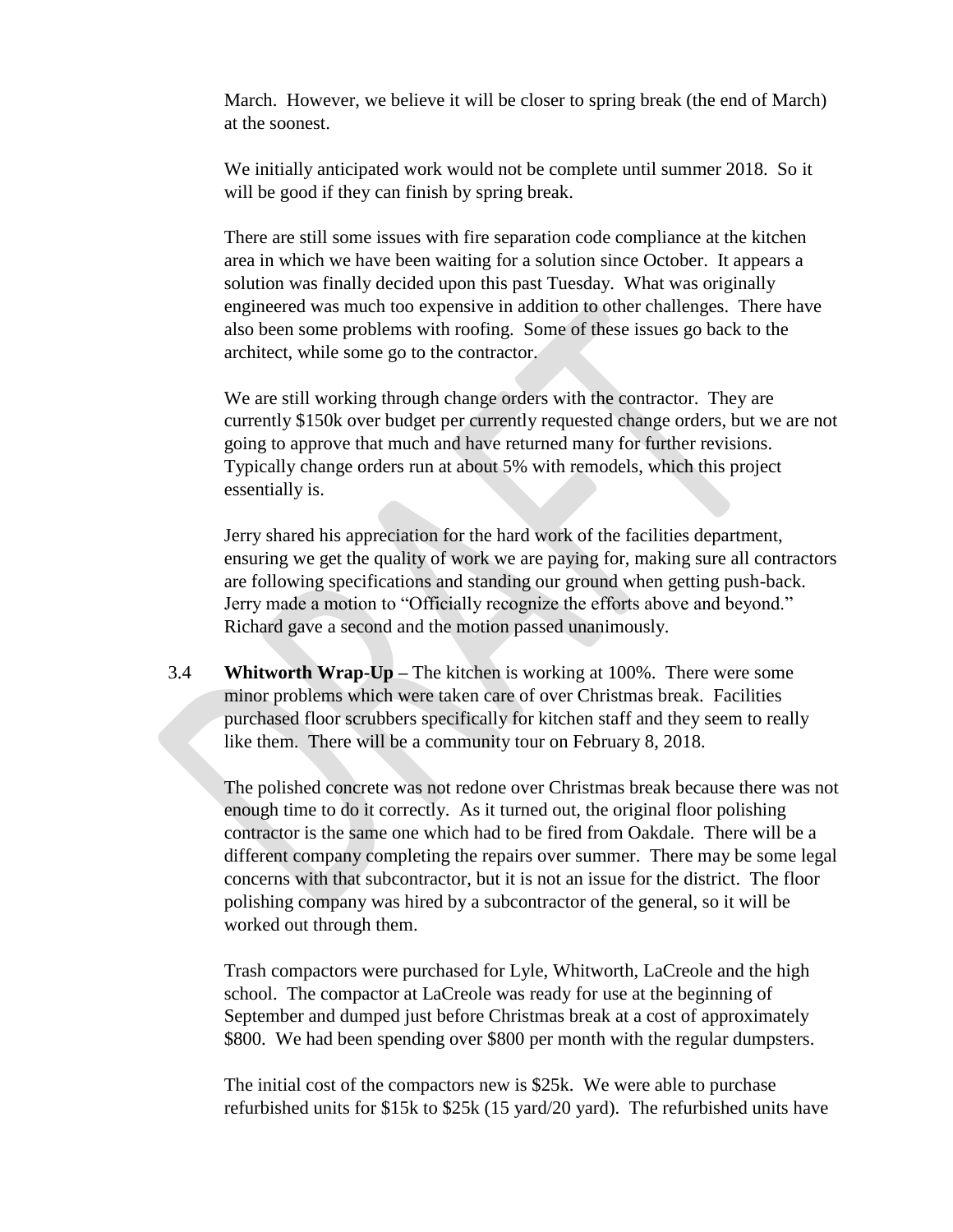the same warranty as new and should pay for themselves in under two years.

**4.0 2** 2<sup>nd</sup> **Issuance Project List** – Kevin shared a project list of the bigger items. There are many more on the complete list. The current bond is due to be paid off by 2021 and we will continue to also complete smaller projects on the list as we can.

We know CTE is already dedicated. Drainage must be done if the boosters raise enough money for the artificial turf field.

The field slopes three feet. The boosters will have to raise it up and put a concrete curb to separate the track. They are supposed to take care of the necessary drainage for the field and provide access to tie in outside the track. The district now will also take care of the long jump pit/area at the north connection since it was decided that was part of the track. The district will not do any part of the drainage/track piece until the year following the completion of the turf project. It is important to keep it separate due to the possible confusion/conflict with BOLI requirements in addition to other concerns. The district is working to make sure there is a complete separation between who is doing what projects; boosters are doing the artificial field and field drainage, the district is doing the track and track drainage and stadium.

The booster club is working with Greg Locke for engineering the project. The district has hired Janet Turner Engineering, LLC. Each engineer is working separately since these are two separate projects. However, they are in communication regarding how connections will be made so nothing is missed. The district has also hired an architect regarding transitions for the stadium and visitors' bleachers. At this time, we do not know if the football drainage will affect the restroom flooding. It could make it better, but it could also make it much worse.

A few years ago the district paid for geotechnical testing. That information has been provided to the boosters and Greg Locke and they have been told what is expected, such as a minimum of 12 inches of compacted gravel.

There was discussion again regarding the overall costs of the artificial turf field. It was mentioned that the booster club fundraising seems to be going well for the field. It was also noted that once the artificial field is installed, and later the new track, it will be important to make sure there is a sufficient budget set-aside for future replacement in 10 to 12 years.

Andrea presented the concern that, with an artificial turf field, we would still have the costs to maintain all the other grounds in the district. Additionally, there would possibly be more wear and tear on those grounds because the district would be more discriminating on which groups could use the new field. Gary presented the concern that, should a new high school be built in the future, the turf field would not "go with it".

Rich commented that Central School District is currently dealing with the controversial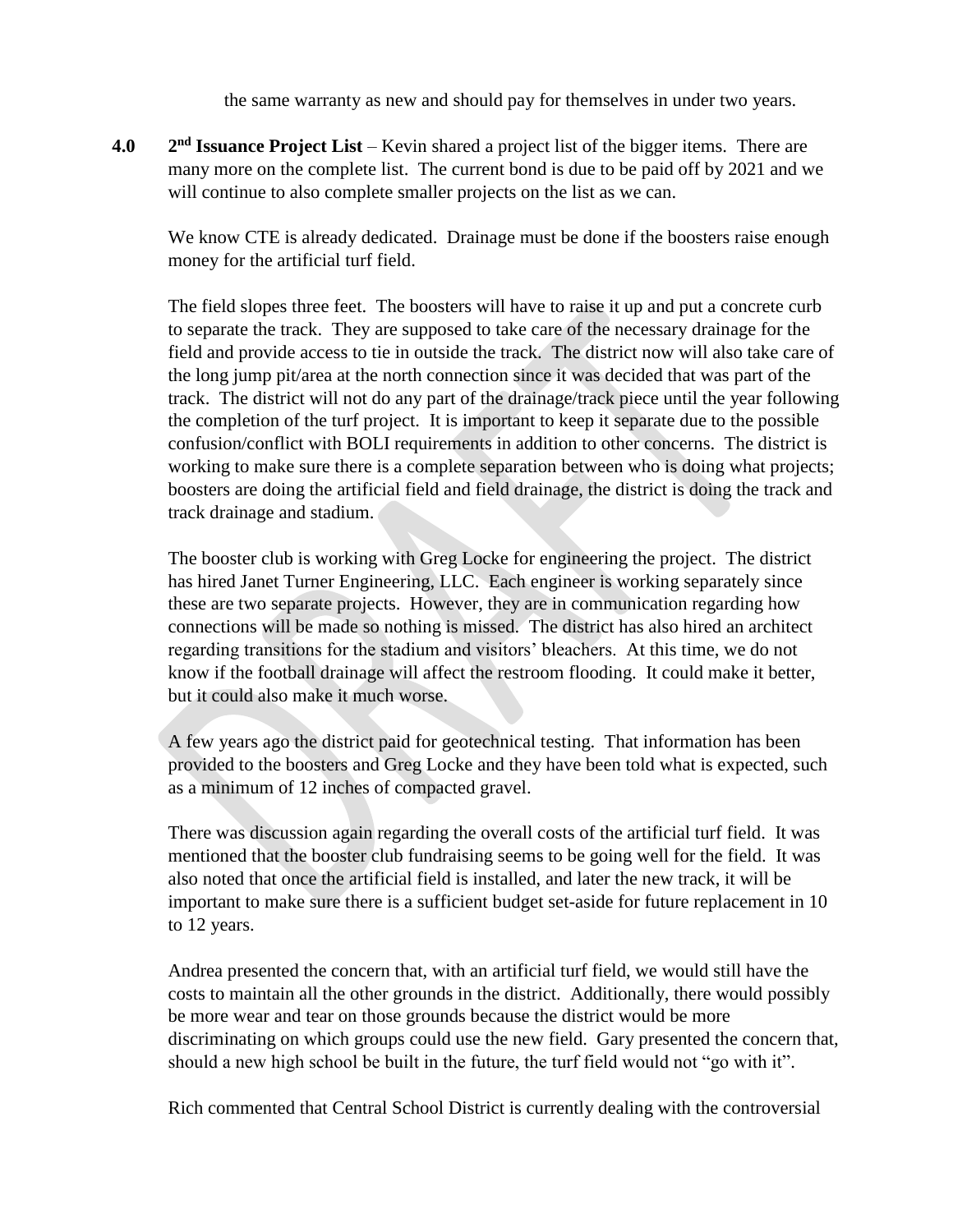issue of where the money will come from to pay to keep their artificial turf field.

We have been conducting regular soil samples tests at the football field. There is a high organic matter content which is the cause of the smell during heavy rain events. This is being addressed with field amendments and is less and less of a problem each year. It is possible that stadium drainage, itself, can wait. However, the drainage at the Lyle playground is terrible and is on the list to be addressed this summer.

The CTE budget of \$1.5million will not be enough for the 1950's building. With the current configuration it is really difficult to monitor students. Additionally, it will require a lot of work to bring it to current codes, abate, etc., above creating a useful space.

Security and technology at LaCroele is also a high priority. There is currently no working paging system. We are working to include that with the new paging systems at the elementary schools. An intercom system is scheduled for installation summer 2019. LaCreole has never had an intercom system so it will be rewired much like Whitworth to allow future upgrades such as cameras, classroom amplification and access control.

Two-way radios are also on the list to allow immediate contact to first responders and the ability to interface between schools during an event. Privacy-for-All is still in progress and moving forward. Stadium upgrades will likely assume the stand-alone restroom which will help with costs.

HVAC needs are becoming more pressing. There are two units at the high school which are at seven years passed end of life. Building envelope is always an issue with buildings as old as ours. The budget of \$2million will not be enough to finish all the roofs. There are already leaks at the high school as well as wall leaks which are very evident, especially during heavy rains.

These few projects noted will cost approximately \$4.9million with some money left for contingency. Gary inquired why there isn't more focus on future land acquisition rather than looking to over-build at the high school. Jerry commented he appreciated the group looking towards actual fixes and the future rather than putting band-aids on things.

The district has been awarded a facilities assessment grant which will allows us a full assessment. When that assessment is complete we will have a better feel for what should be upgraded and what should just be replaced with new. This information will also help with creating a new Long Range Facilities Plan. The last plan which the district and committee compiled was well done but did not capture the complete long range outlook.

The district is applying for a grant for long range plan development and we are hopeful we will receive the award. This will allow the district to hire a  $3<sup>rd</sup>$  party, which is ODE approved, to create the plan for us. We should know in the next month or so if we have won the award.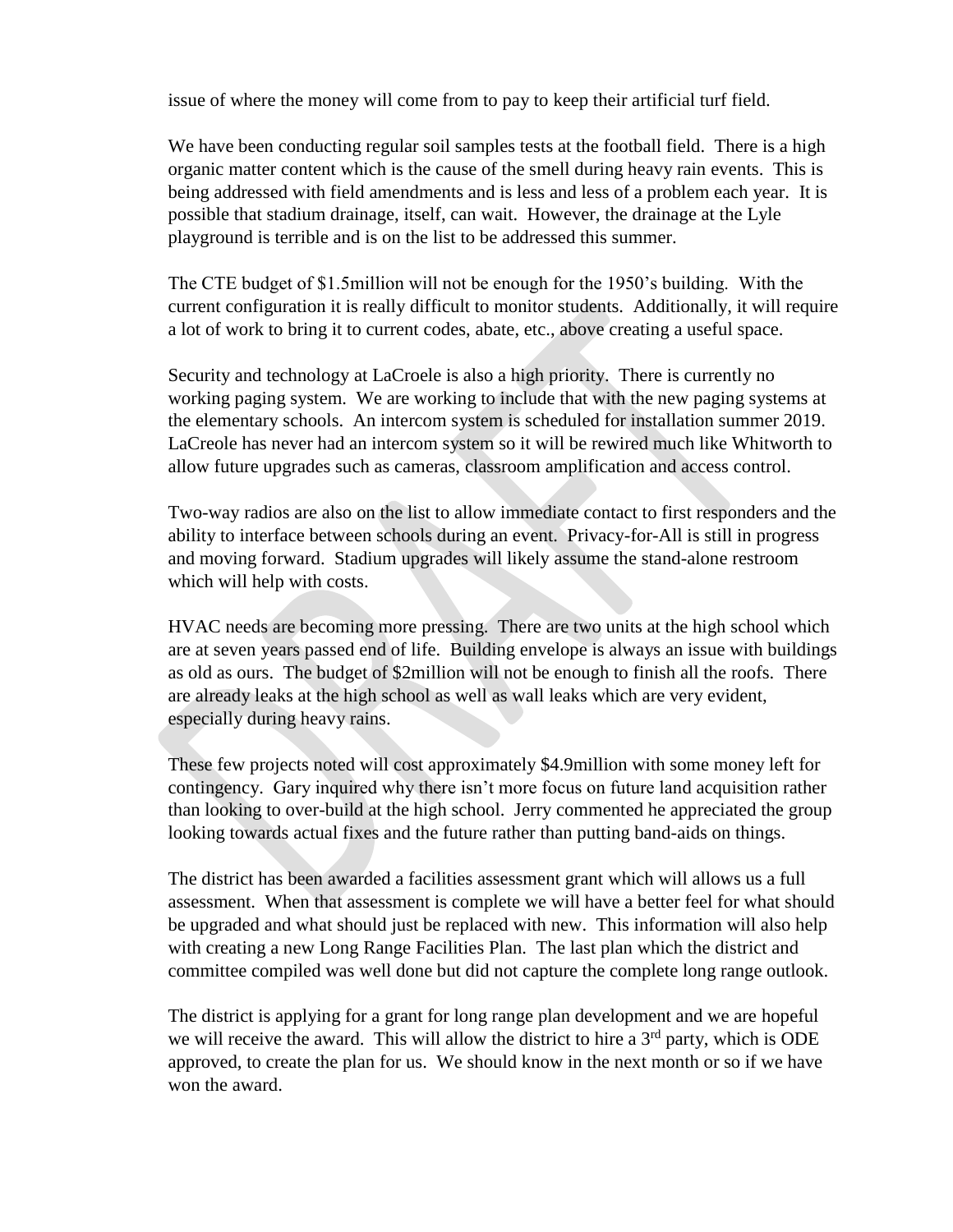Over the next month, please review the list Kevin provided. Bring your thoughts, suggestions, additions, and deletions to the next meeting. Kevin will be looking for a motion to move forward on the list you approve.

We have received four proposals for the CM/GC process for the Whitworth gym seismic project. We are beginning review of those proposals now.

 $\overline{\phantom{a}}$  , and the contract of the contract of the contract of the contract of the contract of the contract of the contract of the contract of the contract of the contract of the contract of the contract of the contrac

 $\qquad \qquad \blacksquare$ 

- **5.0 Public Comment** There was no public comment.
- **6.0 Next meeting** The next meeting will be Monday, February 19, 2018
- **7.0 Adjourn**  The meeting was adjourned at 8:00 p.m.

Rich McFarland / Committee Chair Date

Kate Hall / Committee Secretary Date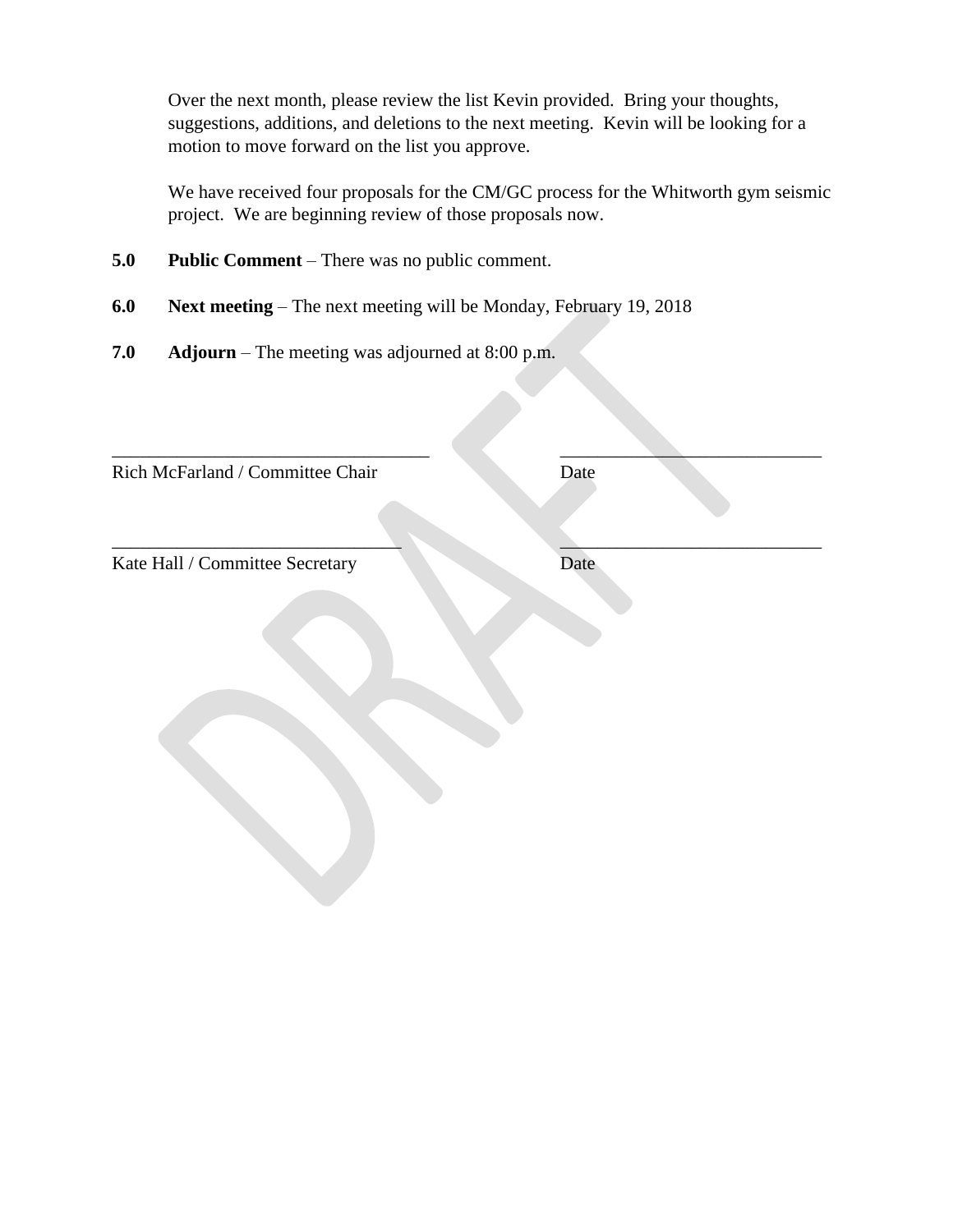| <b>Bond Projects Financial Report</b>                                                              |                 |                                |                                  |                |              |                              |                       |                       |                          |           |                             |
|----------------------------------------------------------------------------------------------------|-----------------|--------------------------------|----------------------------------|----------------|--------------|------------------------------|-----------------------|-----------------------|--------------------------|-----------|-----------------------------|
| GO Series 2015                                                                                     | 4/2014 - 6/2016 | 2016-17                        |                                  |                | 2017-18      |                              | 2017-18               |                       | All Yrs Combined         |           |                             |
| RESOURCES (Through Phase III Energy Projects)                                                      | Prior Yrs       | Total YR <sub>3</sub>          | Oct-17                           | Nov-17         | Dec-17       | $Jan-18$                     | Total YR <sub>4</sub> | <b>Total Actual</b>   | Projected                |           | Total Actual +<br>Projected |
| <b>Interest</b>                                                                                    | 58,284<br>₩     | 63,060<br><b>SA</b>            | 1,806<br>th,                     | 1,856<br>tĄ,   | 541<br>₩     | 540<br>₩                     | 19,511<br>÷           | 140,855<br>₩          | 1,500<br>₩               | <b>SA</b> | 142,355                     |
| <b>State Grants</b>                                                                                | ₩               | 29,103<br>₩                    | ı<br>₩                           | ,<br>H         | ₩            | ₩                            | ₩                     | 29,103<br>₩           |                          | ₩         | 29,103                      |
| Energy Incentives                                                                                  |                 | ٠<br>$\Theta$                  | ٠<br>ŧθ                          | H              | 16,501<br>₩  | ₩                            | 16,501<br>₩           | 16,501<br>₩           |                          | $\bullet$ | 16,501                      |
| Seismic Grant                                                                                      | ï<br>$\bullet$  |                                | ٠<br>₩                           | 421,869<br>₩   | ï<br>₩       | ₩                            | 421,869<br>₩          | 421,869<br>₩          | 1,754,106<br>₩           | ₩         | 2,175,975                   |
| <b>Bond Proceeds</b>                                                                               | 9,696,340<br>₩  | ı,<br>₩                        | ı<br>₩                           | ı<br>₩         | ı<br>₩       | ₩                            | ₩                     | 9,696,340<br>₩        |                          | ₩         | 9,696,340                   |
| TOTAL RESOURCES                                                                                    | 9,754,623<br>₩  | 92,163<br>$\leftrightarrow$    | 1,806<br>₩                       | 423,725<br>₩   | 17,342<br>↮  | 540<br>$\boldsymbol{\theta}$ | 457,881<br>₩          | 10,304,667<br>₩       | 1,755,606<br>₩           | ₩         | 12,060,273                  |
| <b>REQUIREMENTS</b>                                                                                |                 |                                |                                  |                |              |                              |                       | <b>Total Expended</b> | Encumbered<br>Contracted |           | Total Enc + Exp             |
| 000 - General Bond Management                                                                      | 241,492<br>₩    | 159,793<br><b>SA</b>           | 15,831<br>₩                      | 16,099<br>H    | 16,243<br>H  | 20,343<br>₩                  | 122,685<br>₩          | 523,970<br>₩          | 81,805<br>H)             | ₩         | 605,775                     |
| 200 - Parking Lots & Grounds (SubCat = Landscape,<br>Irrigation, Drainage, Concrete, Fencing)      |                 | o,<br>55,11<br>÷               | 9,032<br>ŧθ                      | ı<br>₩         | 6,952<br>ŧθ  | ₩                            | 26,093<br>₩           | 81,212<br>₩           | 44,190<br>₩              | H         | 125,402                     |
| 300/400 - Energy Projects (SubCat = Windows, Electrical,<br>HVAC/Boilers, Technology)              | 277,665<br>₩    | 88,203<br>₩                    | 88,282<br>₩                      | 59,094<br>H    | 5,590<br>₩   | 15,027<br>₩                  | 488,522<br>÷          | 854,390<br>₩          | 211,053<br>₩             | ÷         | 1,065,443                   |
| 500 - Roofing & Envelope, Ancillary Bldgs (SubCat =<br>Windows, Athletic Complex, Siding, Gutters) | 2,166,135<br>₩  | 631,194<br>₩                   | ı<br>₩                           | ı<br>₩         | ï<br>₩       | ₩                            | ٠<br>₩                | 2,797,329<br>₩        | 55,675<br>₩              | ₩         | 2,853,004                   |
| 600 - Interior Repairs & Renovation (SubCat = Flooring,<br>Paint, Interior Remodel)                |                 | ¥,<br>$\bullet$                | í,<br>₩                          | ↮              | í,<br>₩      | ↮                            | ₩                     | ↮                     | ₩                        | ₩<br>ı.   | ı                           |
| 700 - Health & Safety (SubCat = Seismic Grant, Survey,<br>Access Controls, Cameras)                |                 | 484,560<br>₩                   | 23,702<br>₩                      | 204,276<br>₩   | 115,227<br>Ø | 108,340<br>₩                 | 2,426,797<br>₩        | 2,911,357<br>₩        | 239,462<br>₩             | ₩         | 3,150,819                   |
| 800 - Plumbing (SubCat = Restroom Privacy, Re-piping)                                              | 89,505<br>Ø     | 106,744<br>Ø                   | ı<br>₩                           | 450<br>₩       | 1,770<br>₩   | 105<br>₩                     | 7,125<br>₩            | 203,374<br>↮          | 42,715<br>₩              | ₩         | 246,089                     |
| 900 - New Construction (SubCat = MPRs, CTE, Kitchen)                                               | 280,320<br>₩    | 890,584<br>₩                   | 681,927<br>₩                     | 856,062<br>H   | 435,232<br>₩ | 751,047<br>₩                 | 3,473,490<br>Ø        | 4,644,394<br>₩        | 1,811,490<br>₩           | Ø         | 6,455,883                   |
| <b>TOTAL REQUIREMENTS</b>                                                                          | 3,055,117<br>₩  | 2,416,198<br>$\leftrightarrow$ | 818,773<br>$\boldsymbol{\omega}$ | 1,135,981<br>₩ | 581,014<br>₩ | 894,863<br>₩                 | 6,544,712<br>₩        | 12,016,027<br>₩       | 2,486,389<br>₩           | <b>SA</b> | 14,502,416                  |
| <b>ENDING FUND BALANCE</b>                                                                         | 6,699,506<br>₩  | 4,375,471<br>tĄ                |                                  |                |              |                              |                       |                       |                          | ₩         | (2, 442, 142)               |
|                                                                                                    |                 |                                |                                  |                |              |                              |                       |                       |                          |           |                             |

| Bond Series 2015 (First Issuance)                                          |     | Amount      | % Spend Down |
|----------------------------------------------------------------------------|-----|-------------|--------------|
| of 36 months                                                               |     | 33          | 91.7%        |
| Par Amount 2015 Issuance                                                   |     | 9,696,340   |              |
| Seismic Grant                                                              |     | 2,175,975   |              |
| <b>Other</b>                                                               |     | 187,959     |              |
| Awards and Issuances                                                       | tf. | 12,060,273  |              |
| Actual Expenditures to Date                                                |     | 12,016,027  |              |
| Move to next Issuance                                                      |     | (2,442,142) |              |
| Committed/Contracted/Encumbered                                            |     | 2,486,389   |              |
| TOTAL Spent/Committed                                                      |     | 12.060.273  | 124.38%      |
|                                                                            |     |             |              |
| * 85% of Issuance must be "substantially" Spent/Committed by<br>April 2018 |     | NET         |              |
|                                                                            |     |             |              |